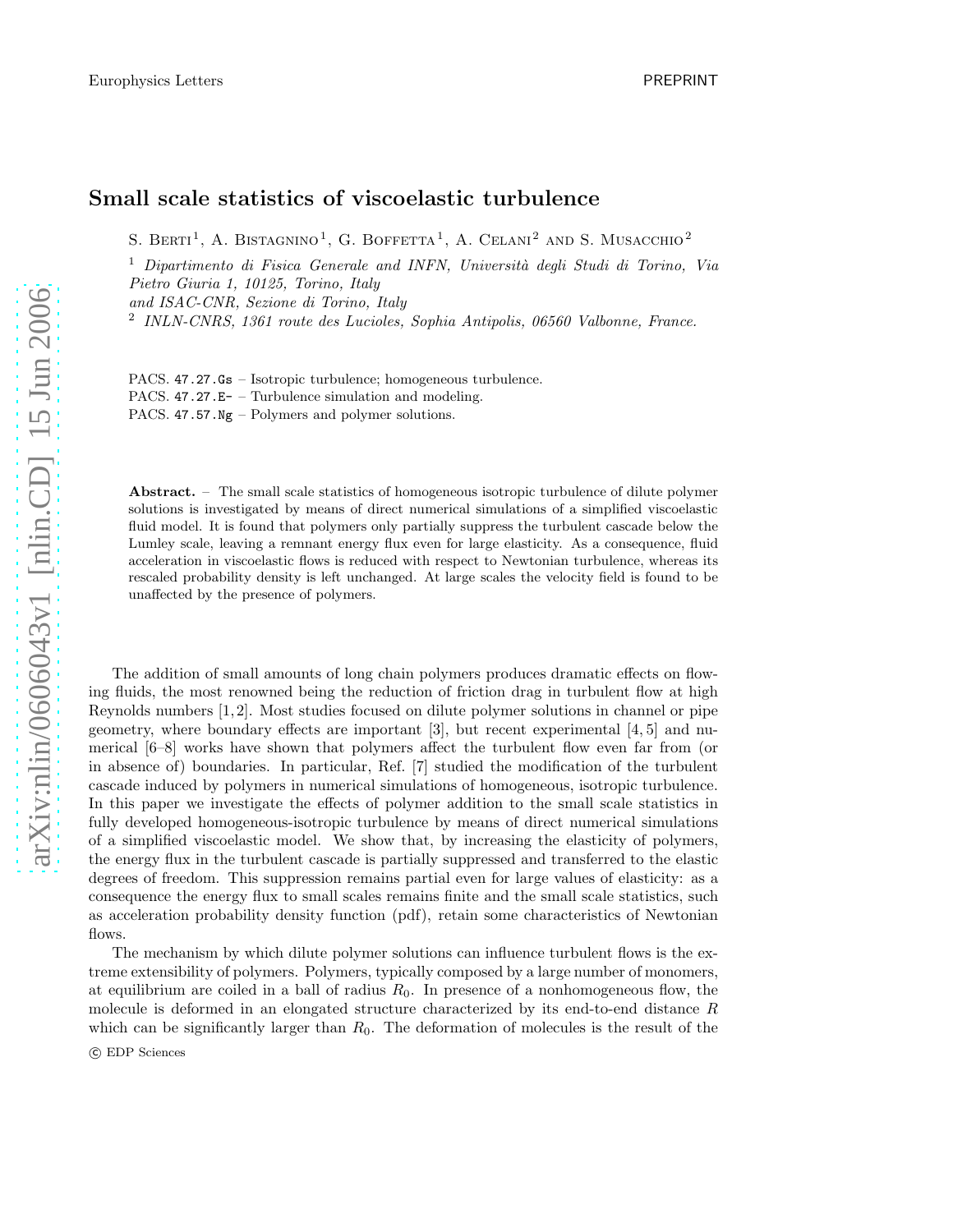$2$  EUROPHYSICS LETTERS

competition between the stretching induced by differences of velocities and the entropic relaxation of polymers to their equilibrium configuration. Experiments with DNA molecules [9] show that this relaxation is linear, provided that the elongation is small compared with the maximal extension  $R \ll R_{max}$ , and can be characterized by a typical relaxation time  $\tau$  [10].

These ingredients lead to the simplest model which describes the behavior of a polymer in a flow, the dumbbell model. Since in applications the typical size of polymers is smaller than the viscous scale of turbulence, stretching is due to velocity gradients and the end-to-end distance evolves according to:

$$
\frac{d\mathbf{R}}{dt} = (\nabla \mathbf{u})^T \mathbf{R} - \frac{1}{\tau} \mathbf{R} + \sqrt{\frac{2R_0^2}{\tau}} \boldsymbol{\xi}
$$
\n(1)

<span id="page-1-0"></span>where  $\xi$  is a Brownian process with correlation  $\langle \xi_i(t)\xi_j(t')\rangle = \delta_{ij}\delta(t-t')$ .

The relative importance between polymer relaxation and stretching is measured by the Weissenberg number  $Wi$ , defined as the product of  $\tau$  and the characteristic velocity gradient. When  $Wi \ll 1$  relaxation is fast compared to the stretching time and polymers remain in the coiled state. For  $Wi \gg 1$ , on the contrary, polymers are substantially elongated. The transition point is called the coil-stretch transition and occurs at  $Wi = O(1)$ .

In the case of dilute solutions, for which the polymer concentration n satisfies  $nR_0^3 \ll 1$ , the influence of polymers in the coiled state on the fluid is negligible. Above the coil-stretch transition, polymers start to affect the flow. This regime is characterized by large elongations  $R \gg R_0$ , which allow to disregard the thermal noise in [\(1\)](#page-1-0). Polymer solutions at macroscopic scales, i.e. at scales much larger than typical interpolymer distances, can be described by a local elongation field  $\mathbf{R}(\mathbf{x},t)$  which evolves according to

$$
\frac{\partial \mathbf{R}}{\partial t} + \mathbf{u} \cdot \nabla \mathbf{R} = (\nabla \mathbf{u})^T \cdot \mathbf{R} - \frac{\mathbf{R}}{\tau}
$$
 (2)

<span id="page-1-1"></span>Taking the divergence of [\(2\)](#page-1-1) one easily sees that  $\nabla \cdot \mathbf{R}$  decays in time and thus we can take R solenoidal.

The effect of polymers on the fluid is in the modification of the stress tensor through an additional elastic component  $\mathbf{\Pi}^P$  which takes into account the elastic forces of polymers  $\Pi_{ij}^P = (2\nu\eta/\tau)(R_iR_j/R_0^2)$  where  $\nu$  is the solvent viscosity and  $\eta$  (proportional to polymer concentration) represents the zero-shear contribution of polymers to the total solution viscosity  $\nu(1+\eta)$ . The Navier-Stokes equation for the incompressible velocity field  $u(x, t)$  thus becomes

$$
\frac{\partial \boldsymbol{u}}{\partial t} + \boldsymbol{u} \cdot \boldsymbol{\nabla} \boldsymbol{u} = -\boldsymbol{\nabla} p + \nu \triangle \boldsymbol{u} + \frac{2\nu\eta}{\tau} \frac{\boldsymbol{R} \cdot \boldsymbol{\nabla} \boldsymbol{R}}{R_0^2}
$$
(3)

<span id="page-1-2"></span>Equations [\(2\)](#page-1-1) and [\(3\)](#page-1-2) are the so-called uniaxial model for viscoelastic flows which can be also obtained starting from the linear Oldroyd-B model [11] by taking the limit of large elongations [12, 13]. Observe that by introducing the rescaled variable  $\mathbf{B} = \sqrt{2\nu\eta/\tau}(\mathbf{R}/R_0)$ , equations [\(2-](#page-1-1)[3\)](#page-1-2) formally become the MHD equations for a plasma at zero resistivity with a linear damping  $-B/\tau$  [14, 15]. In this representation the coefficient  $\eta$  disappears and thus the dynamics of the uniaxial model is independent of the concentration (which is physically consistent with the assumption of linearity and strong elongation). In the following we will thus take  $\eta = 1$  and absorb  $R_0$  in the definition of  $R: R \to R/R_0$ .

<span id="page-1-3"></span>The total energy (kinetic plus elastic)  $E_T = (\langle u^2 \rangle + \langle B^2 \rangle)/2$  of the flow is dissipated at a rate

$$
\frac{dE_T}{dt} = -\nu \langle |\nabla \times \boldsymbol{u}|^2 \rangle - \frac{1}{\tau} \langle B^2 \rangle = -\varepsilon_\nu - \varepsilon_\tau \tag{4}
$$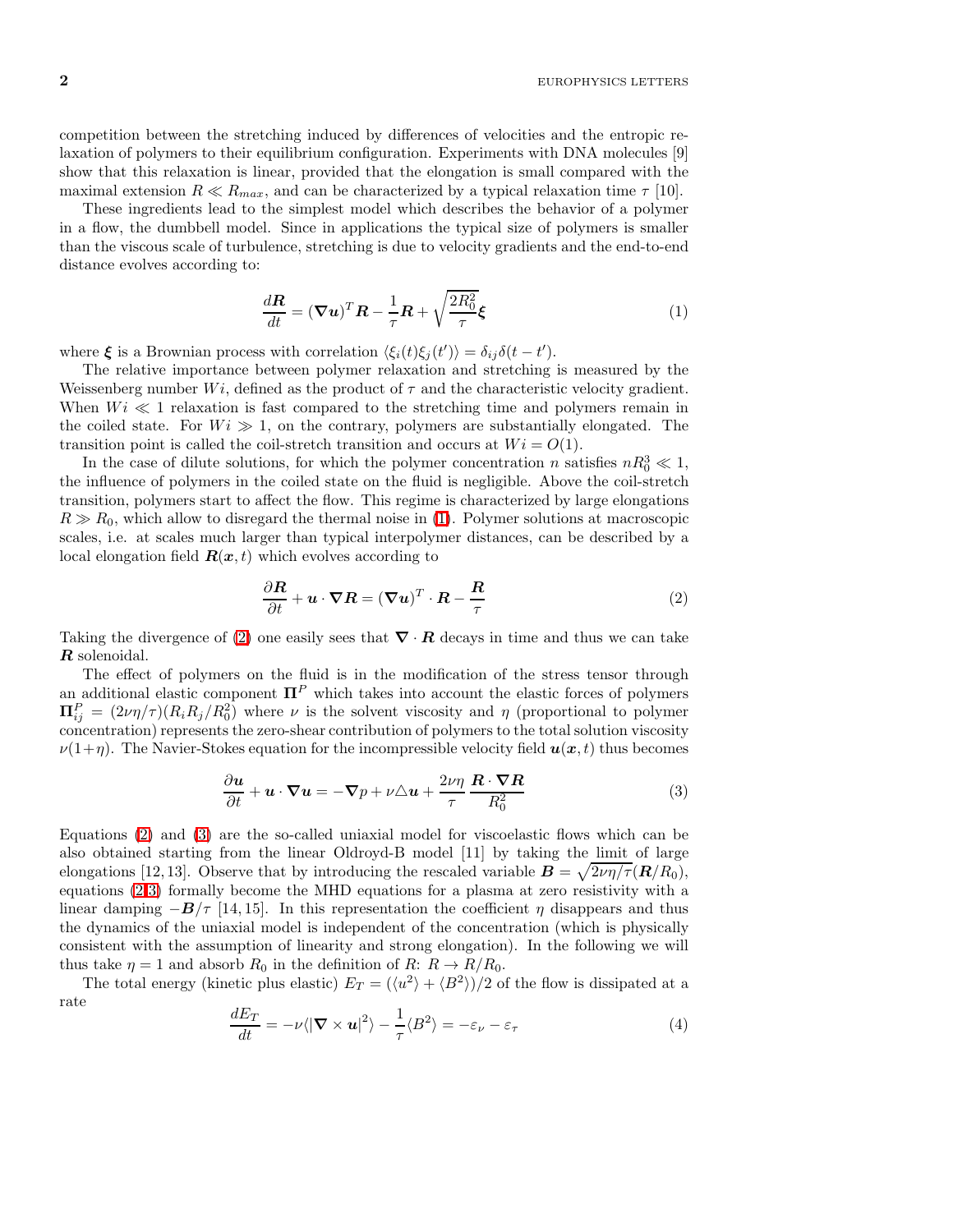where  $\varepsilon_{\nu}$  is the viscous dissipation while the second term  $\varepsilon_{\tau}$  represents the additional dissipation due to the relaxation of polymers to their equilibrium configuration.

In the following we will consider the statistics of stationary turbulent solutions of the viscoelastic model [\(2-](#page-1-1)[3\)](#page-1-2) integrated in a periodic box of size  $L = 2\pi$  at resolution 128<sup>3</sup> by means of a standard pseudo-spectral code for different values of the relaxation time  $\tau$ . For each  $\tau$ , a statistically stationary state is obtained by adding to [\(3\)](#page-1-2) an external forcing term which acts on the largest scales by keeping their energy constant [16]. In stationary conditions the forcing injects energy with a mean rate  $\varepsilon_I$  which balances the dissipation [\(4\)](#page-1-3),  $\varepsilon_I = \varepsilon_{\nu} + \varepsilon_{\tau}$ . The turbulent regime for a viscoelastic flow is controlled by two dimensionless parameters, the Reynolds number  $R_{\lambda} = u_{rms} \lambda / \nu$  (where  $\lambda = u_{rms}/\langle (\partial_x u_x)^2 \rangle^{1/2}$  is the Taylor microscale) and the Weissenberg number which is defined here as  $Wi = \tau/\tau_K$ , where  $\tau_K = (\nu/\varepsilon_\nu)^{1/2}$  is the Kolmogorov time. As a reference run, we integrated the standard Navier-Stokes equations [\(3\)](#page-1-2) with  $\eta = 0$ , for which we have  $R_{\lambda} \simeq 87$ . In this Newtonian limit, we have also computed the Lagrangian Lyapunov exponent  $\lambda_L$  which is a measure of the mean stretching rate. The dimensionless number  $\lambda_L \tau_n \simeq 0.13$  is consistent with known simulations [17]. The viscoelastic runs are performed for different values of the relaxation times correspoding to a Weissenberg number in the range  $4.8 \le Wi \le 24$  (i.e.  $0.63 \le \lambda_L \tau \le 3.14$ ).



<span id="page-2-0"></span>Fig. 1 – Probability density functions of polymer elongations above the coil-stretch transition at  $Wi = 9.5$  (squares),  $Wi = 12$  (circles) and  $Wi = 24$  (triangles). For  $Wi < Wi^* = 6.5$  the distribution is  $p(R) = \delta(R)$ . In the inset we show the growth of  $\langle R^2 \rangle$  vs  $Wi$ .

Although the uniaxial model is derived in the limit of strong elongation, it displays a clear coil-stretch transition as a function of Wi [18]. The limit  $Wi \rightarrow 0$ , i.e.  $\tau \rightarrow 0$ , in [\(2\)](#page-1-1) implies  $\mathbf{R} = 0$  and [\(3\)](#page-1-2) recovers the usual Navier-Stokes equation for a Newtonian fluid. This coiled state persists until the mean stretching rate is comparable with the inverse relaxation time,  $\lambda_L \tau \sim 1$  [19, 20]. For larger values of Wi, the relaxation time of polymers is larger than the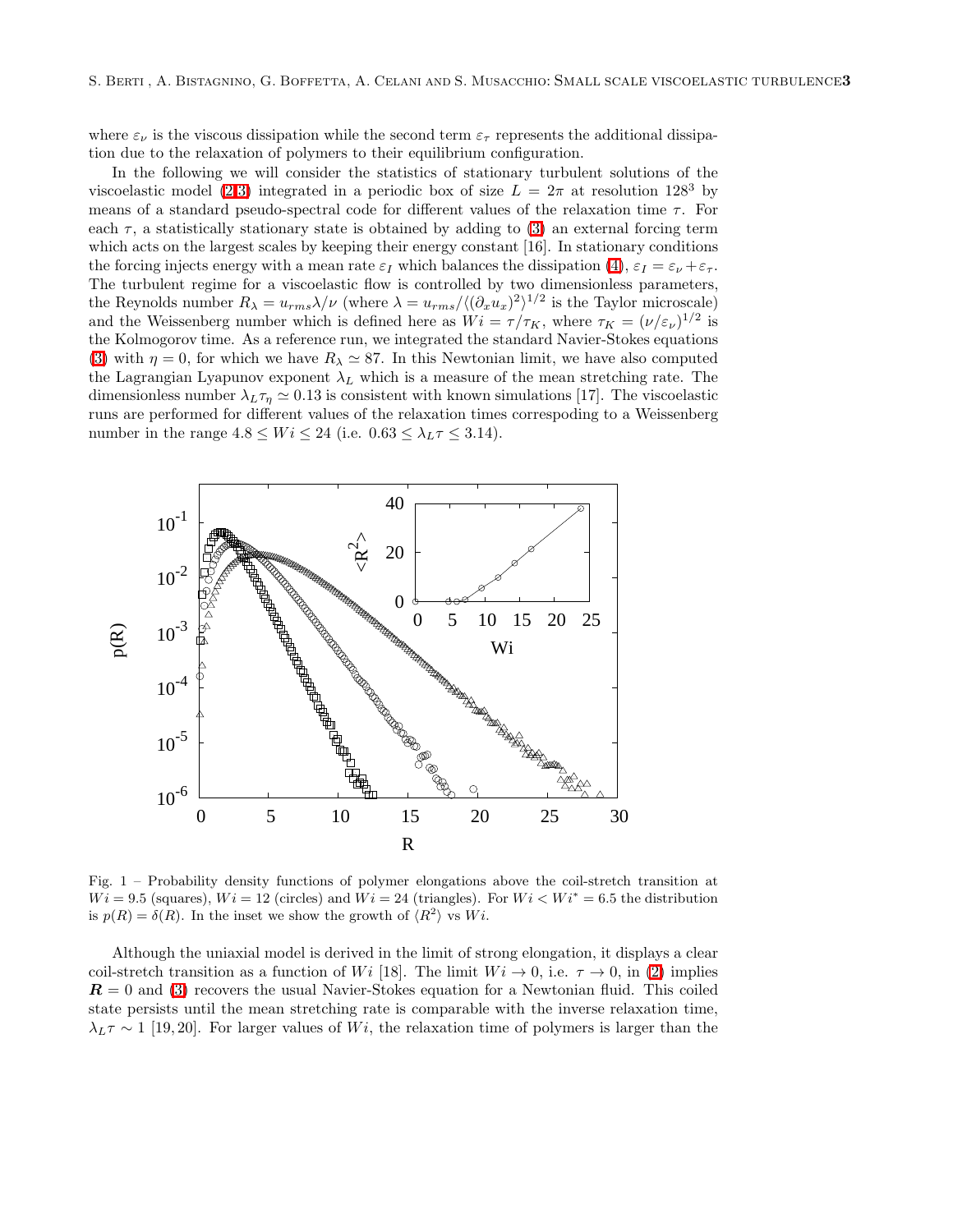smallest characteristic time of the turbulent flow and molecules start to be elongated. Figure [1](#page-2-0) shows the pdf of elongations  $p(R)$  at different values of Wi together with the mean square elongation. The coil-stretch transition at  $Wi^* = 6.5 \pm 0.5$  (corresponding to  $\lambda_L \tau = 0.86$ ) is evident.

According to the Lumley criterion [18], as  $Wi$  increases above  $Wi^*$ , polymers start to affect the dynamics of the turbulent cascade at the scale  $\ell_L$  at which the eddy turnover time is of the same order of the relaxation time, i.e.  $\ell_L \sim (\varepsilon \tau^3)^{1/2}$ . For scales  $\ell > \ell_L$  we expect that the turbulent cascade is unaffected by polymers, i.e. with constant energy flux equal to the energy input  $\varepsilon_I$ , while for  $\ell < \ell_L$  we expect a reduced energy flux  $\varepsilon = \varepsilon_{\nu} < \varepsilon_I$  because below the Lumley scale part of the flux is removed by elastic dissipation.



<span id="page-3-0"></span>Fig. 2 – Newtonian (squares) and viscoelastic  $(W = 14.3, \text{ circles})$  spectra of kinetic energy, normalized with  $\varepsilon_I^{2/3}$ . The dotted line corresponds to Kolmogorov K41 scaling  $E_K(k) \sim k^{-5/3}$ . Lower inset: viscous dissipation  $\varepsilon_{\nu}$  normalized to the energy input  $\varepsilon_{I}$  as a function of W*i*; the point size is of the order of the statistical uncertainty. Upper inset: drag coefficient  $D = \varepsilon_{I} L/E_{K}^{3/2}$  versus W*i*.

By increasing  $Wi$  above  $Wi^*$  two different scenarios are possible: the first is that elastic dissipation in [\(4\)](#page-1-3) increases with Wi and energy flux at scales  $\ell < \ell_L$  vanishes (i.e. the Lumley scale  $\ell_L$  becomes the new dissipative scale). A second alternative is that elastic dissipation removes only a fixed fraction of the flux. In this case  $\varepsilon_{\nu}$  becomes independent of Wi and thus the energy cascade proceeds below  $\ell_L$  (with a reduced flux). This latter scenario has been observed in shell models of viscoelastic fluids [21].

Our numerical simulations at increasing values of  $Wi$  indicate that the second scenario occurs. The inset of Fig. [2](#page-3-0) shows that the ratio  $\varepsilon_{\nu}/\varepsilon_{I}$ , which is by definition unity for  $Wi \leq Wi^*$ , decreases for  $Wi > Wi^*$  but already at  $Wi \simeq 15 \simeq 2Wi^*$  saturates to a new value ∼ 0.85. These results are in agreement with those reported in [5], where the reduction of vorticity in a viscoelastic solution was experimentally measured, and the Taylor microscale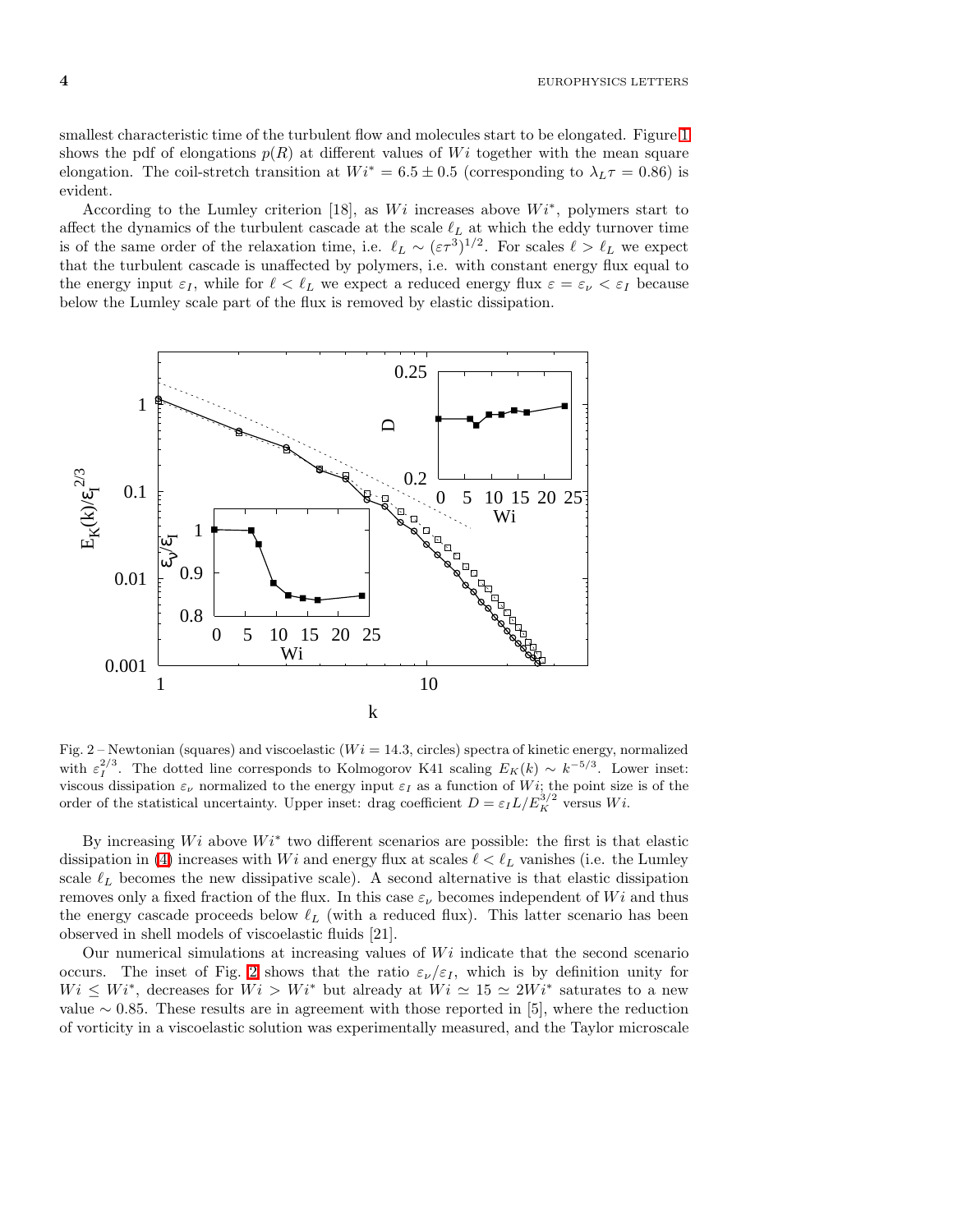$\lambda$  was observed to be practically unaffected by the presence of polymers.

The above picture is supported by the comparison of the kinetic energy spectrum of a viscoelastic flow above the coil-stretch transition and the spectrum of the reference Newtonian flow. Fig. [2](#page-3-0) shows that, although the energy content at small scales is reduced by polymers, a power-law spectrum, characteristic of a turbulent cascade `a la Kolmogorov, is present in the viscoelastic case as well. Moreover the effect of polymers on turbulence is local in scales, i.e. scales larger than  $\ell_L$  are essentially not affected by the presence of polymers. Since the total kinetic energy  $E_K$  is dominated by large scales, we do not observe a significant variation of the "drag" coefficient, here defined as  $D = \varepsilon_I L/E_K^{3/2}$  (see the inset in Fig. [2](#page-3-0) where it is shown that from  $Wi = 0$  to  $Wi = 24$  we measure fluctuations of the drag of about  $2\%$  which are within the statistical uncertainty). This is at variance with the results reported in [7], where. However, it must be noticed that a different viscoelastic model was used, with a different large scale forcing mechanism.



<span id="page-4-0"></span>Fig. 3 – Acceleration probability distributions for  $Wi = 0, 12, 24$ ; the inner dotted curve shows a Gaussian for comparison. Inset: total  $a_{rms}$ , normalized with  $\varepsilon_1^{3/4} \nu^{-1/4}$ , vs  $Wi$ .

Since the turbulent cascade survives at scales smaller than  $\ell_L$ , we expect to observe some features of Newtonian turbulence in viscoelastic flows. One of the usual characteristics of small scale turbulence is the extremely intermittent acceleration which displays fluctuations much larger than the rms value [22,23]. In Figure [3](#page-4-0) we report the statistics for the acceleration in viscoelastic turbulent flows at different values of elasticity above  $Wi^*$  compared with the Newtonian case. In presence of polymers, the rms value  $a_{rms}$  is reduced with respect to the Newtonian case, again in agreement with experimental observations [24]. For sufficiently large values of  $Wi, a_{rms}$  becomes almost independent of  $Wi$  (and, at the largest value  $Wi = 24$ , is about 80% of the Newtonian case). This is consistent with a reduced value of energy flux at small scales shown in Fig. [2:](#page-3-0) indeed by compensating  $a_{rms}$  with the dimensional estimation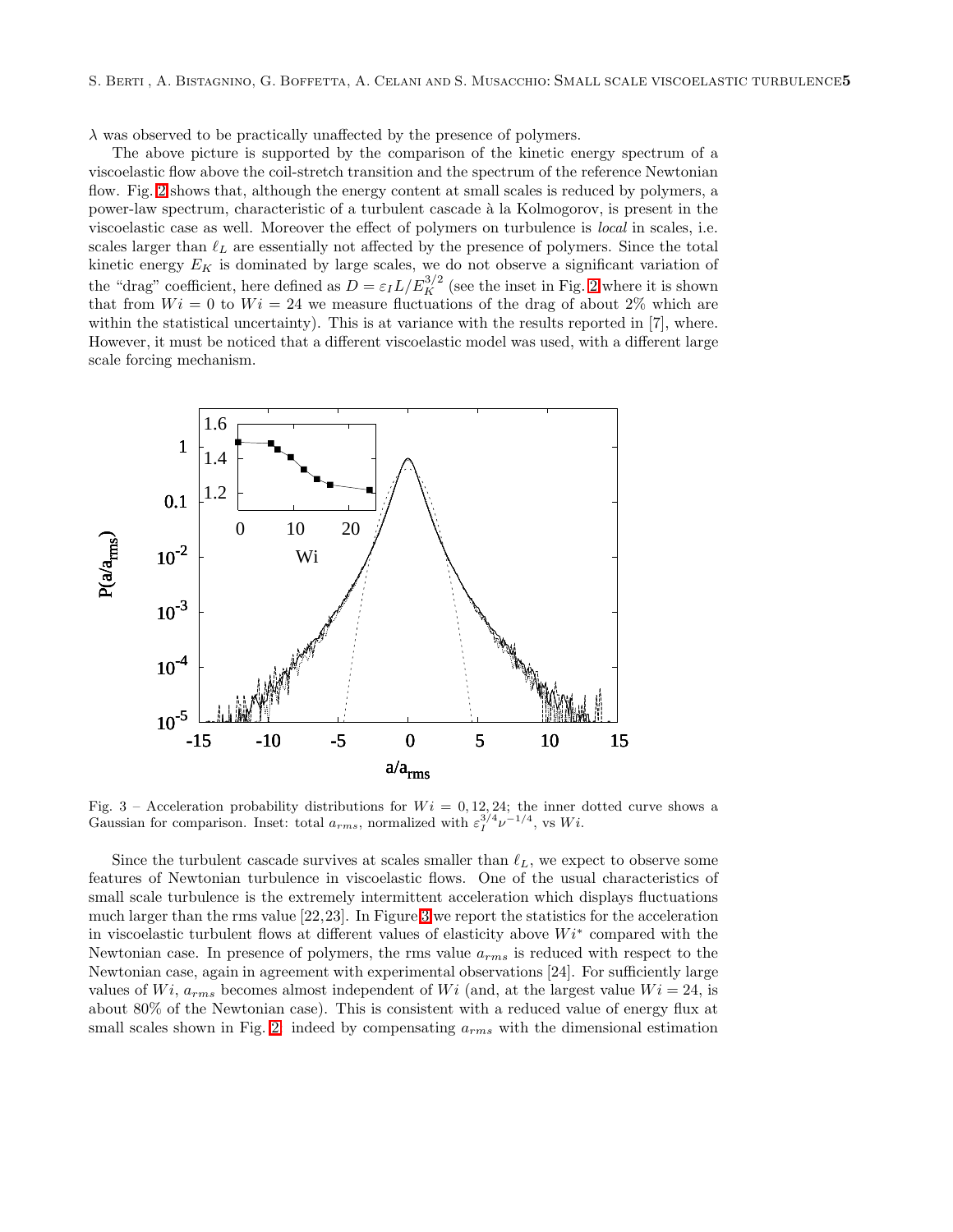$\varepsilon_{\nu}^{3/4} \nu^{-1/4}$  this becomes virtually independent of  $Wi$ .

The probability density functions shown in Fig. [3](#page-4-0) indicate that relative fluctuations of turbulent acceleration are not affected by the presence of polymers. Indeed, the pdf of the rescaled quantity  $a/a_{rms}$  is found to be W<sub>i</sub>- independent in all the range of W<sub>i</sub> investigated. This is a remarkable result which, besides its intrinsic interest, has an important practical consequence: the fact that the shape of the acceleration pdf is not affected by polymers implies that it is possible to model small scale statistics in viscoelastic turbulence below the Lumley scale by means of the same models used for Newtonian fluids, by simply changing global quantities such as the energy flux.

The acceleration  $a = du/dt$  in a viscoelastic flow has three different contributions from the rhs of [\(3\)](#page-1-2): pressure gradients, viscous and elastic contributions. In fully developed turbulence the viscous contribution is negligible and one may ask which is the dominant contribution for  $Wi > Wi^*$ . Figure [4](#page-5-0) (inset) shows that the pressure gradient contribution  $a_p = \langle (\nabla p)^2 \rangle^{1/2}$ (which is the only term in the Newtonian limit  $Wi = 0$ ) is always dominant in the range of  $Wi$  investigated. Nevertheless, the contribution of polymers is not negligible: at the largest  $Wi = 24$  the rms value of the elastic acceleration  $a_{el} = (2\nu/\tau)\langle (\mathbf{R} \cdot \nabla \mathbf{R})^2 \rangle^{1/2}$  is almost 50% of the total acceleration  $a_{rms}$ .



<span id="page-5-0"></span>Fig. 4 – Probability density functions of the cosine of the angle  $\theta$  between the vectors  $-\nabla p$  and  $\mathbf{R} \cdot \nabla \mathbf{R}$  for  $Wi = 9.5$  (squares),  $Wi = 14.3$  (circles) and  $Wi = 24.0$  (triangles). Inset: Leading contributions to the acceleration, normalized with the total rms acceleration, as a function of  $Wi$ : pressure gradient  $a_p/a_{rms}$  (squares) and elastic stress contribution  $a_{el}/a_{rms}$  (circles).

Since  $\mathbf{a} \simeq -\nabla p + (2\nu/\tau)\mathbf{R} \cdot \nabla \mathbf{R}$ , the fact that  $a_p \simeq a_{rms}$  means that, increasing Wi, the flow develops strong correlations between the pressure gradient and the elastic component in [\(3\)](#page-1-2). As a measure of this correlation we have computed the angle  $\theta$  between the vectors  $-\nabla p$ and  $\mathbf{R} \cdot \nabla \mathbf{R}$ . Figure [4](#page-5-0) displays the pdf of  $cos(\theta)$  and shows that, indeed, increasing Wi the